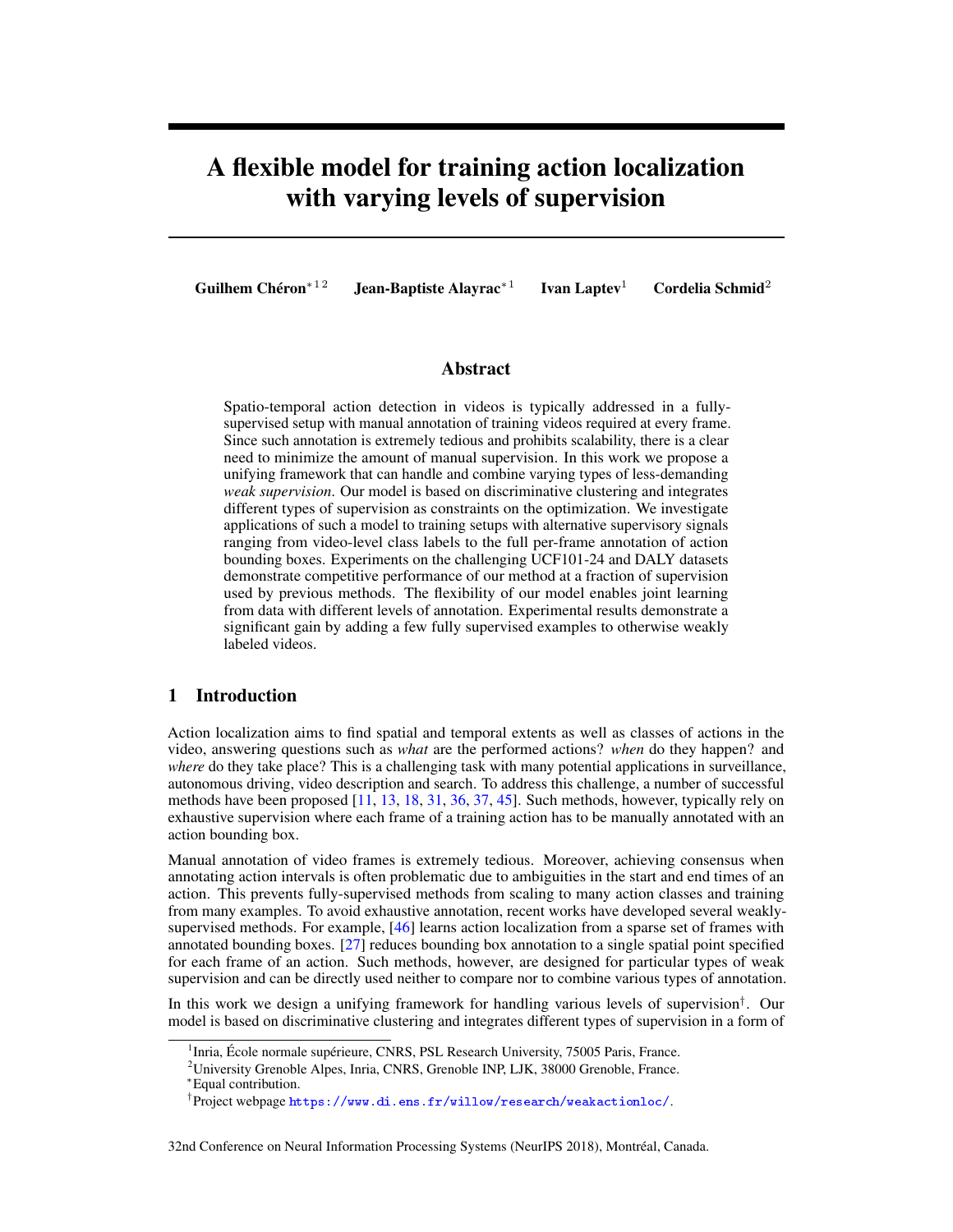

Figure 1: A flexible method for handling varying levels of supervision. Our method estimates a matrix  $Y$ assigning human tracklets to action labels in training videos by optimizing an objective function  $h(Y)$  under constraints  $\mathcal{Y}_s$ . Different types of supervision define particular constraints  $\mathcal{Y}_s$  and do not affect the form of the objective function. The increasing level of supervision imposes stricter constraints, e.g.  $\mathcal{Y}_1 \supset \mathcal{Y}_2 \supset \mathcal{Y}_3 \supset \mathcal{Y}_4$  as illustrated for the Cliff Diving example above.

optimization constraints as illustrated in Figure 1. We investigate applications of such a model to training setups with alternative supervisory signals ranging from video-level class labels over temporal points or sparse action bounding boxes to the full per-frame annotation of action bounding boxes. Experiments on the challenging UCF101-24 and DALY datasets demonstrate competitive performance of our method at a fraction of supervision used by previous methods. We also demonstrate a significant gain by adding a few fully supervised examples to weakly-labeled videos. In summary, the main contributions of our work are (i) a flexible model with ability to adopt and combine various types of supervision for action localization and (ii) an experimental study demonstrating the strengths and weaknesses of a wide range of supervisory signals and their combinations.

## 2 Related work

Spatio-temporal action localization consists in finding action instances in a video volume, i.e. both in space and time. Initial attempts [20, 22] scanned the video clip with a 3D sliding window detector on top of volumetric features. Next, [29, 43] adapted the idea of object proposals [2, 42] to video action proposals. Currently, the dominant strategy  $[11, 31, 36, 37, 45]$  is to obtain perframe action detections and then to link them into continuous spatio-temporal tracks. The most recent methods [13, 15, 18, 35, 49] operate on multiple frames and leverage temporal information to determine actions. Examples include stacking features from several frames [18] and applying the I3D features [6] to spatio-temporal volumes [13]. These methods are fully supervised and necessitate a large quantity of annotations.

Weakly supervised learning for action understanding is promising since it can enable a significant reduction of required annotation efforts. Prior work has explored the use of readily-available sources of information such as movie scripts [4, 8] to discover actions in clips using text analysis. Recent work has also explored more complex forms of weak supervision such as the ordering of actions [5, 16, 33].

A number of approaches address temporal action detection with weak supervision. The Untrimmed-Net [44] and Hide-and-Seek [38] methods are the current state of the art. In [44], the authors introduce a feed forward neural network composed of two branches – one for classification and another one for selecting relevant frames – that can be trained end-to-end from clip level supervision only. The method proposed in [38] obtains more precise object boxes or temporal action boundaries by hiding random patches of the input images at training time, forcing the network to focus on less discriminative parts.

In contrast, we seek to not only localize the action temporally but to also look for spatial localization from weak supervision. In [40, 48], the authors propose unsupervised methods to localize actions by using graph clustering algorithms to first discover action classes and then localize actions within each cluster. Other works assume that clip level annotations are available [7, 39]. These methods often rely on action proposals, followed by a selection procedure to find the most relevant segment. Contrary to this line of work, we do not use action proposals. We rely instead on recent advances in off-the-shell human detectors [10] and use human tracks. More recently [26] makes use of pseudo annotation, to integrate biases (e.g. presence of objects, the fact that the action is often in the center of the video...) to further improve performance. Most of this work uses Multiple Instance Learning (MIL) in order to select discriminative instances from the set of all potential candidates. Here, we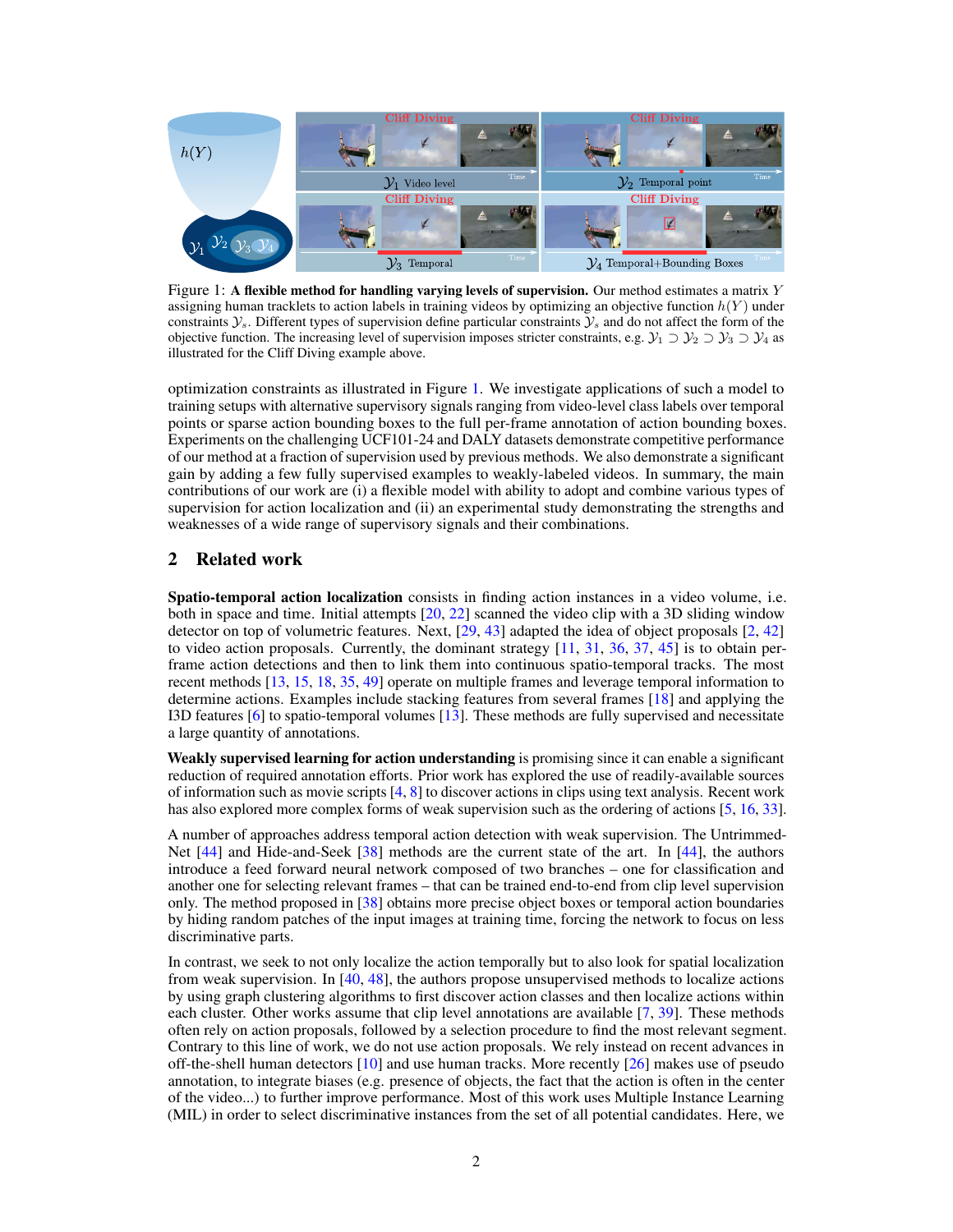instead use discriminative clustering, which does not require EM optimization but instead relies on a convex relaxation with convergence guarantees.

Most related to us, are the works from  $[27]$  and  $[46]$  studying the trade-off between the annotation cost and final performance. [27] shows that one can simply use spatial points instead of bounding boxes and still obtain reasonable performance. [46] instead demonstrates that only a few frames with bounding box annotation are necessary for good performance. Here, we introduce a method that can leverage varying levels of supervision.

**Discriminative clustering**  $[3, 47]$  is a learning method that consists in clustering the data so that the separation is easily recoverable by a classifier. In this paper, we employ the method proposed in [3] which is appealing due to its simple analytic form, its flexibility and its recent successes for weakly supervised methods in computer vision  $[1, 4, 17]$ . To use this method, we rely on a convex relaxation technique which transforms the initial NP-hard problem into a convex quadratic program under linear constraints. The Frank-Wolfe algorithm [9] has shown to be very effective for solving such problems. Recently, [28] proposed a block coordinate [21] version of Frank-Wolfe for discriminative clustering. We leverage this algorithm to scale our method to hundreds of videos.

## 3 Problem formulation and approach

We are given a set of  $N$  videos of people performing various actions. The total number of possible actions is  $K$ . Our goal is to learn a model for each action, to localize actions in time and space in *unseen* videos. Given the difficulty of manual action annotation, we investigate how different types and amounts of supervision affect the performance of action localization. To this end, we propose a model that can adopt and combine various levels of spatio-temporal action supervision such as (i) video-level only annotations, (ii) a single temporal point, (iii) a single bounding box, (iv) temporal bounds only, (v) temporal bounds with few bounding boxes and (vi) full supervision. In all cases, we are given tracks of people, i.e. sequences of bounding box detections linked through time. These tracks are subdivided into short elementary segments in order to obtain precise action boundaries and to allow the same person to perform multiple actions. These segments are called *tracklets* and our goal is to assign them to action labels. In total, we have  $M$  such tracklets.

A single flexible model: one cost function, different constraints. We introduce a single model that can be trained with various levels and amounts of supervision. The general idea is the following. We learn a model for action classification on the train set from *weak supervision* using discriminative clustering [3, 47]. This model is used to predict spatio-temporal localization on test videos.

The idea behind discriminative clustering is to cluster the data (e.g. assign human tracklets to action labels) so that the clusters can be recovered by a classifier given some feature representation. The clustering and the classifier are simultaneously optimized subject to constraints that can regularize the problem and guide the solution towards a preferred direction. In this work we use constraints as a mean to encode different types of supervisory signals. More formally, we frame our problem as recovering an assignment matrix of tracklets to actions  $Y \in \{0,1\}^{M \times K}$  which minimizes a clustering cost  $h$  under constraints:

$$
\min_{Y \in \mathcal{Y}_s} h(Y),\tag{1}
$$

where  $\mathcal{Y}_s$  is a constraint set encoding the supervision available at training time. In this work we consider constraints corresponding to the following types of supervision.

- (i) Video level action labels: only video-level action labels are known.
- (ii) Single temporal point: we have a rough idea when the action occurs, but we do not have either the exact temporal extent or the spatial extent of the action. Here, we can for example build our constraints such that at least one human track (composed of several tracklets) should be assigned to the associated action class in the neighborhood of a temporal point.
- (iii) **One bounding box (BB)**: we are given the spatial location of a person at a given time inside each action instance. Spatial constraints force tracks that overlap with the bounding box to match the action class around this time step.
- (iv) Temporal bounds: we know *when* the action occurs but its spatial extent is unknown. We constrain the labels so that at least one human track contained in the given temporal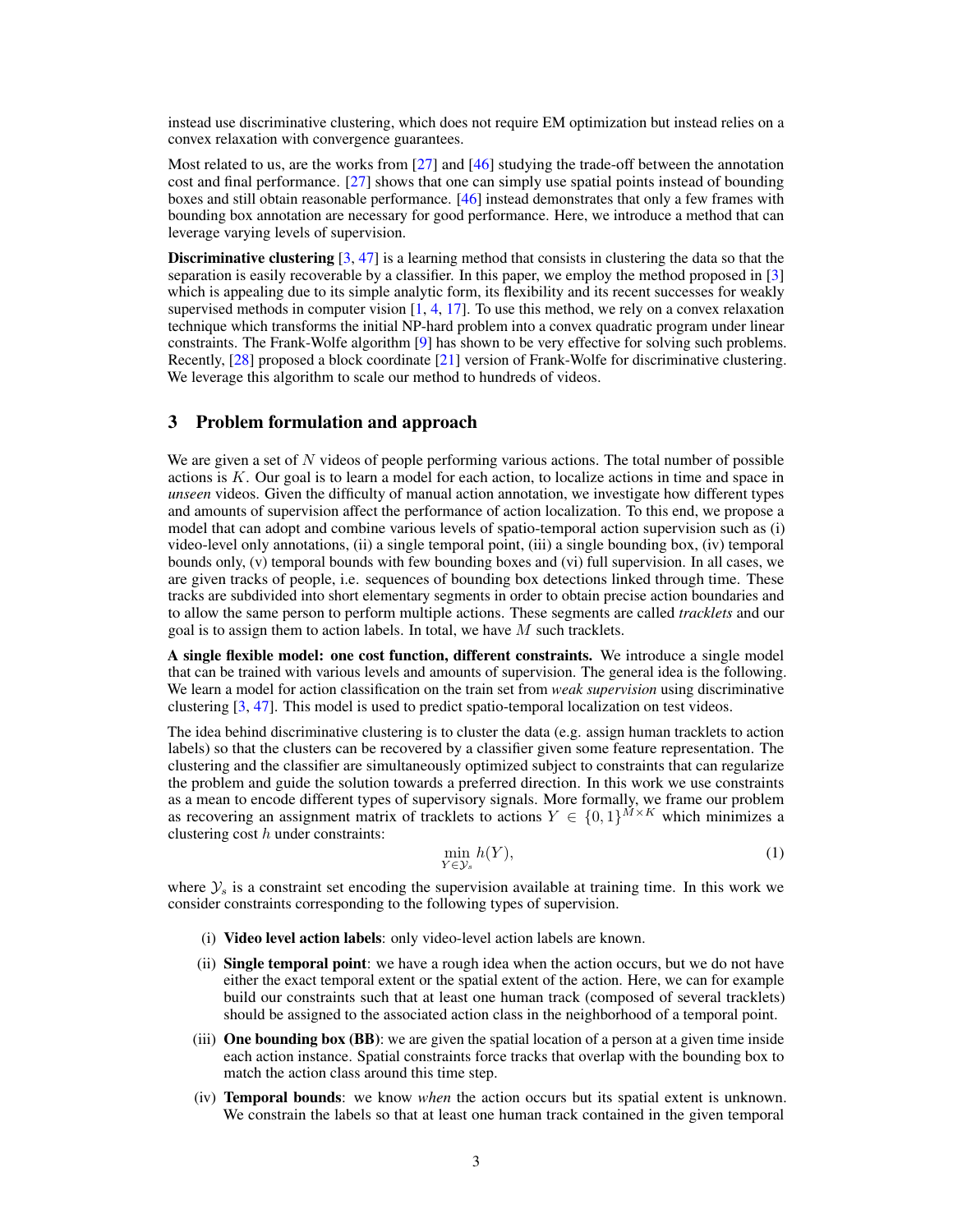interval is assigned to that action. Samples outside annotated intervals are assigned to the background class.

- (v) Temporal bounds with bounding boxes (BBs): combination of (iii) and (iv).
- (vi) Fully supervised: annotation is defined by the bounding box at each frame of an action.

All these constraints can be formulated under a common mathematical framework that we describe next. In this paper we limit ourselves to the case where each tracklet should be assigned to only one action class (or the background). More formally, this can be written as follows:

$$
\forall m \in [1...M], \quad \sum_{k=1}^{K} Y_{mk} = 1. \tag{2}
$$

This does not prevent us from having multiple action classes for a video, or to assign multiple classes to tracklets from the same human track. Also note that it is possible to handle the case where a single tracklet can be assigned to multiple actions by simply replacing the equality with, e.g., a greater or equal inequality. However, as the datasets considered in this work always satisfy (2), we keep that assumption for the sake of simplicity.

We propose to enforce various levels of supervision with two types of constraints on the assignment matrix Y as described below.

Strong supervision with equality constraints. In many cases, even when dealing with weak supervision, the supervision may provide strong cues about a tracklet. For example, if we know that a video corresponds to the action 'Diving', we can assume that no tracklet of that video corresponds to the action 'Tennis Swing'. This can be imposed by setting to 0 the corresponding entry in the assignment matrix  $Y$ . Similarly, if we have a tracklet that is outside an annotated action interval, we know that this tracklet should belong to the background class. Such cues can be enforced by setting to 1 the matching entry in  $Y$ . Formally,

$$
\forall (t,k) \in \mathcal{O}_s \quad Y_{tk} = 1, \quad \text{and} \quad \forall (t,k) \in \mathcal{Z}_s \quad Y_{tk} = 0,
$$
\n
$$
(3)
$$

with  $\mathcal{O}_s$  and  $\mathcal{Z}_s$  containing all the tracklet/action pairs that we want to match  $(\mathcal{O}_s)$  or dissociate  $(\mathcal{Z}_s)$ .

Weak supervision with at-least-one constraints. Often, we are uncertain about which tracklet should be assigned to a given action  $k$ . For example, we might know when the action occurs, without knowing where it happens. Hence, multiple tracklets might overlap with that action in time but not all are good candidates. These multiple tracklets compose a bag [4], that we denote  $A_k$ . Among them, we want to find at least one tracklet that matches the action, which can be written as:

$$
\sum_{t \in \mathcal{A}_k} Y_{tk} \ge 1. \tag{4}
$$

We denote by  $\mathcal{B}_s$  the set of all such bags. Hence,  $\mathcal{Y}_s$  is characterized by defining its corresponding strong supervision  $\mathcal{O}_s$  and  $\mathcal{Z}_s$  and the bags  $\mathcal{B}_s$  that compose its weak supervision.

Discriminative clustering cost. As stated above, the intuition behind discriminative clustering is to separate the data so that the clustering is easily recoverable by a classifier over the input features. Here, we use the square loss and a linear classifier, which corresponds to the DIFFRAC setting [3]:

$$
h(Y) = \min_{W \in \mathbb{R}^{d \times K}} \frac{1}{2M} \|XW - Y\|_F^2 + \frac{\lambda}{2} \|W\|_F^2.
$$
 (5)

 $X \in \mathbb{R}^{M \times d}$  contains the features describing each tracklets.  $W \in \mathbb{R}^{d \times K}$  corresponds to the classifier weights for each action.  $\lambda \in \mathbb{R}^+$  is a regularization parameter.  $\|.\|_F$  is the standard Frobenius matrix norm. Following  $[3]$ , we can solve the minimization in W in closed form to obtain:  $h(Y) = \frac{1}{2M} \text{Tr}(YY^T B)$ , where  $\text{Tr}(\cdot)$  is the matrix trace and B is a strictly positive definite matrix (hence h is strongly convex) defined as  $B := I_M - X(X^T X + M\lambda I_d)^{-1} X^T$ .  $I_d$  stands for the d-dimensional identity matrix.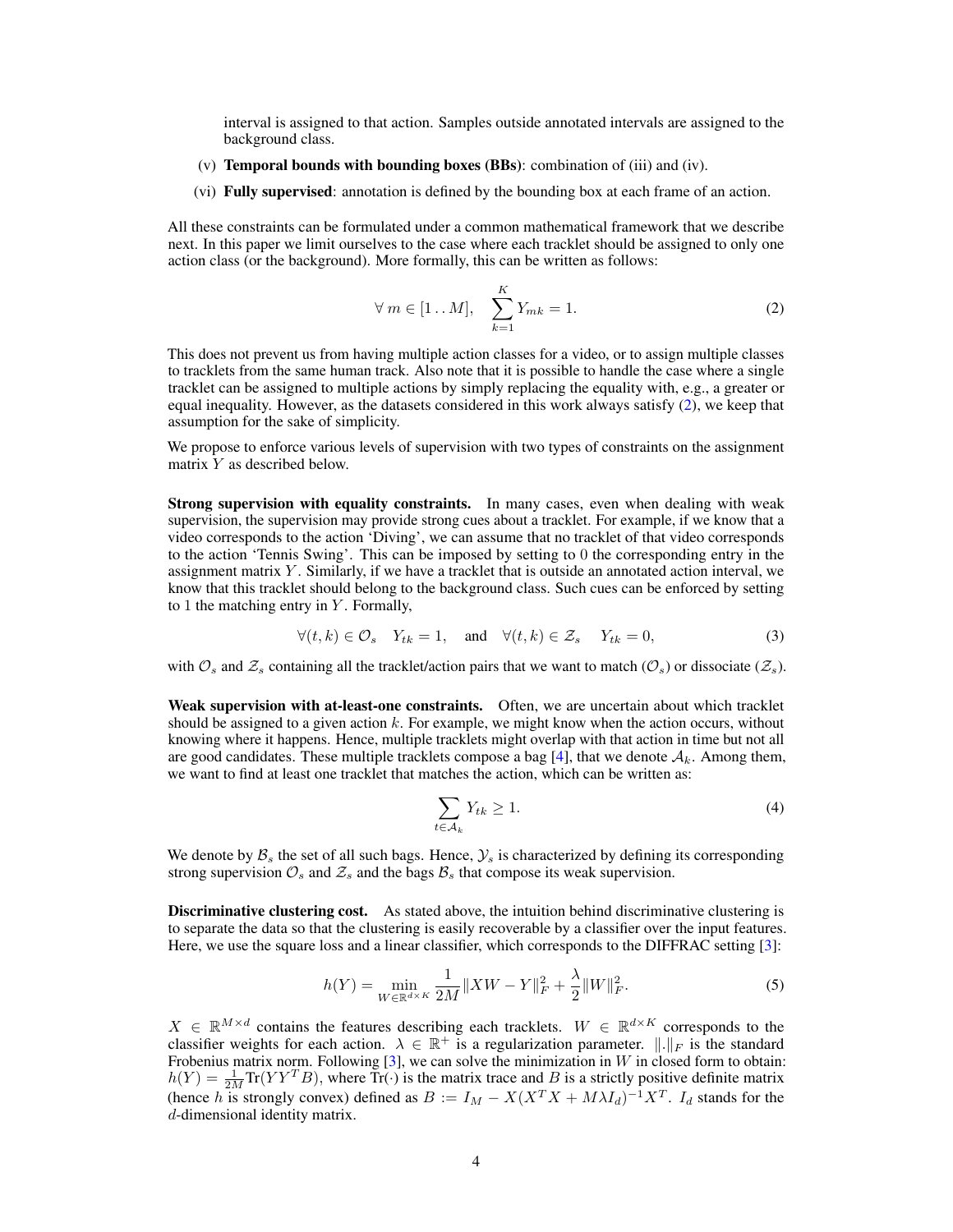**Optimization.** Directly optimizing the problem defined in  $(1)$  is NP hard due to the integer constraints. To address this challenge, we follow recent approaches such as [5] and propose a convex relaxation of the constraints. The problem hence becomes  $\min_{Y \in \bar{Y}_s} h(Y)$ , where  $\bar{Y}_s$  is the convex hull of  $\mathcal{Y}_s$ . To deal with such constraints we use the Frank-Wolfe algorithm [9], which has the nice property of only requiring to know how to solve linear programs over the constraint set. Another challenge lies in the fact that we deal with large datasets containing hundreds of long videos. Using the fact that our set of constraints actually decomposes over the videos,  $\bar{y}_s = \bar{y}_s^1 \times \cdots \times \bar{y}_s^N$ , we use the block coordinate Frank-Wolfe algorithm [21] that has been recently adapted to the discriminative clustering objective [28]. This allows us to scale to several hundreds of videos.

## 4 Experiments

#### 4.1 Datasets and metrics

The UCF101 dataset [41] was originally designed for action classification. It contains 13321 videos of 101 different action classes. A subset of 24 action classes (selected by [12]) was defined for the particular task of spatio-temporal action localization in 3207 videos. We refer to this subset as 'UCF101-24'. The videos are relatively short and the actions usually last a large part of the duration (at least 80% of the video length for half of the classes). The annotation is exhaustive, i.e., for each action instance, the full person track within the temporal interval of an action is annotated. We use recently corrected ground truth tracks [36]. Each UCF101-24 video contains actions of a single class. There is only one split containing 2293 train videos and 914 test videos.

The DALY dataset [46] is a recent large-scale dataset for action localization, with 10 different daily actions (e.g. 'drinking', 'phoning', 'cleaning floor'). It contains 510 videos for a total of 31 hours arranged in a single split containing 31 train and 20 test videos per class. The average length of the videos is 3min 45s. They are composed of several shots, and all actions are short w.r.t. the full video length, making the task of temporal action localization very challenging. Also, DALY may contain multiple action classes in the same video. For each action instance, its temporal extent is provided while bounding boxes are spatially annotated for a sparse set of frames within action intervals.

**Performance evaluation.** To evaluate the detection performance, we use the standard spatio-temporal intersection over union (IoU) criterion between a candidate track and a ground-truth track. It is defined for the UCF101-24 benchmark as the product of the temporal IoU between the time segments of the tracks and the average spatial IoU on the frames where both tracks are present. The candidate detection is correct if its intersection with the ground-truth track is above a threshold (in our experiments, set to 0.2 or 0.5) and if both tracks belong to the same action class. Duplicate detections are considered as false positives. The overall performance is evaluated in terms of mean average precision (mAP). The *same* metric is used for all levels of supervision which enables a fair comparison. Note that since only sparse spatial annotation is available for the DALY dataset, its benchmark computes spatial IoU at the annotated frames location only while temporal IoU remains the same.

#### 4.2 Implementation details

The code of the paper to reproduce our experiments can be found on the webpage of the project<sup>\*</sup>.

Person detector and tracker. Person boxes are obtained with Faster-RCNN [32] using the ResNet-101 architecture [14]. When no spatial annotation is provided, we use an off-the-shelf person detector trained on the COCO dataset [23]. Otherwise, action detections are obtained by training the detector on the available frames with bounding boxes starting from ImageNet [34] pre-training. We use the implementation from the Detectron package  $[10]$ . Detections from the human detector are linked into continuous tracks using KLT [24] to differentiate between person instances. Class-specific detections are temporally aggregated by a simpler online linker [18, 37] based on action scores and overlap.

Feature representation. In our model, person tracks are divided into consecutive subtracks of 8 frames which we call *tracklets*. Due to its recent success for action recognition, we use the I3D [6] network trained on the Kinetics dataset [19] to obtain tracklet features. More precisely, we extract video descriptors with I3D RGB and flow networks after the 7-th inception block, before max-pooling, to balance the depth and spatial resolution. The temporal receptive field is 63 frames and the temporal

<sup>∗</sup> <https://www.di.ens.fr/willow/research/weakactionloc/>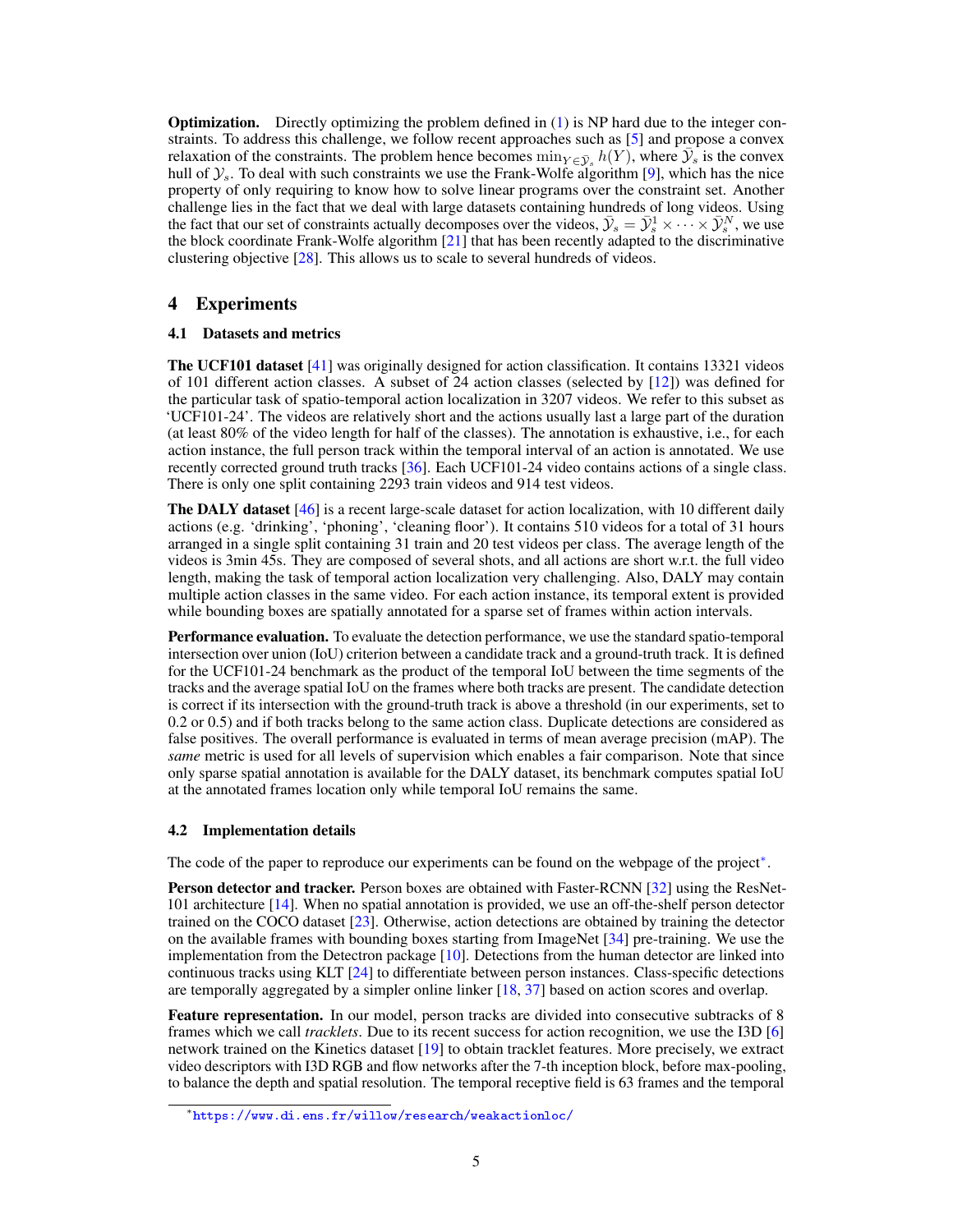stride is 4 frames. The input frames are resized to  $320 \times 240$  pixels, which results in feature maps of size  $20 \times 15$  with 832 channels. We use ROI-pooling to extract a 832-dimensional descriptor for each human box at a given time step. The final 1664-dimensional representation is obtained by concatenating the descriptor from the RGB and the flow streams. Finally, a tracklet representation is obtained by averaging the descriptors corresponding to the detections spanned by this tracklet.

Optimization. For all types of supervision we run the block-coordinate Frank-Wolfe optimizer for 30k iterations (one iteration deals with one video). We use optimal line search and we sample videos according to the block gap values [30] which speeds up convergence in practice.

Temporal localization. At test time, person tracks have to be trimmed to localize the action instances temporally. To do so, each of the  $T$  detections composing a track are scored by the learnt classifier. Then, the scores are smoothed out with a median filtering (with a window of size 25), giving, for an action  $k \in [1..K]$ , the sequence of detection scores  $s^k = (s_1^k, ..., s_T^k)$ . Within this track, temporal segmentation is performed by selecting consecutive person boxes with scores  $s_t^k > \theta_k$ , leading to subtrack candidates for action k. A single person track can therefore produce several spatio-temporal predictions at different time steps. A score for each subtrack is obtained by averaging corresponding detection scores. Finally, non-maximum-suppression (NMS) is applied to eliminate multiple overlapping predictions with spatio-temporal IoU above 0.2.

**Hyperparameters.** The regularization parameter  $\lambda$  (see equation (5)) is set to 10<sup>-4</sup> in all of our experiments. To calibrate the model, the temporal localization thresholds  $\theta_k$  are validated per class on a separate set corresponding to  $10\%$  of the training set.

Computational cost. At each training iteration of our algorithm, the computational complexity is linear in the number of tracklets for a given video. When running 30K iterations (sufficient to get stable performance in terms of training loss) on a relatively modern computer (12 cores and 50Go of RAM) using a single CPU thread, our python implementation takes 20 minutes for UCF101-24 (100K tracklets) and 60 minutes for DALY (500K tracklets) for the 'Temporal + 1 BB' setting. Note that the timings are similar across different levels of supervision.

#### 4.3 Supervision as constraints

In this section, we describe in details the constraint sets  $\mathcal{Y}_s$  for different levels of supervision considered in our work. Recall from Section 3 that  $\mathcal{Y}_s$  is characterized by  $\mathcal{O}_s$  and  $\mathcal{Z}_s$ , the sets of tracklets for which we have strong supervision, and by  $B_s$ , the set of bags containing tracklets that are candidates to match a given action. Note that in all settings we have one class that corresponds to the background class. In the following, a *time unit* corresponds to one of the bins obtained after uniformly dividing a time interval. Its size is 8 frames.

**Video level.** Here,  $\mathcal{B}_s$  contains as many bags as action *classes* occurring in the entire video. Every bag contains all the tracklets of the video. This constrains each annotated action class to be assigned to at least one tracklet from the video. We also construct  $\mathcal{Z}_s$  making sure no tracklets are assigned to action classes not present in the video.

**Shot level.** This setting is identical to the **'Video level'** one, but we further decompose the video into clips and assume we have clip-level annotations. Such clips are obtained by the shot detection [25] for the DALY dataset. Since UCF101-24 videos are already relatively short, we do not report Shot level results for this dataset.

Temporal point. For each action instance, we are given a point in time which falls into the temporal interval of the action. In our experiments, we sample this time point uniformly within the ground truth interval. This corresponds to the scenario where an annotator would simply click one point in time where the action occurs, instead of precisely specifying the time boundaries. We then create a candidate interval around that time point with a fixed size of 50 frames (2 seconds). This interval is discretized into time units. For each of them, we impose that at least one tracklet should be assigned to the action instance. Hence, we add  $A \times U$  bags to  $B_s$ , where A is the number of instances and U is the number of time units in a 50 frames interval. Finally,  $Z_s$  is built as before: no tracklet should match actions absent from the video.

One bounding box. At each location of the previous temporal points, we are now additionally given the corresponding action instance bounding box (a.k.a. keyframe in [46]). Similarly, we construct 50 frames time intervals.We consider all tracklets whose original track has a temporal overlap with the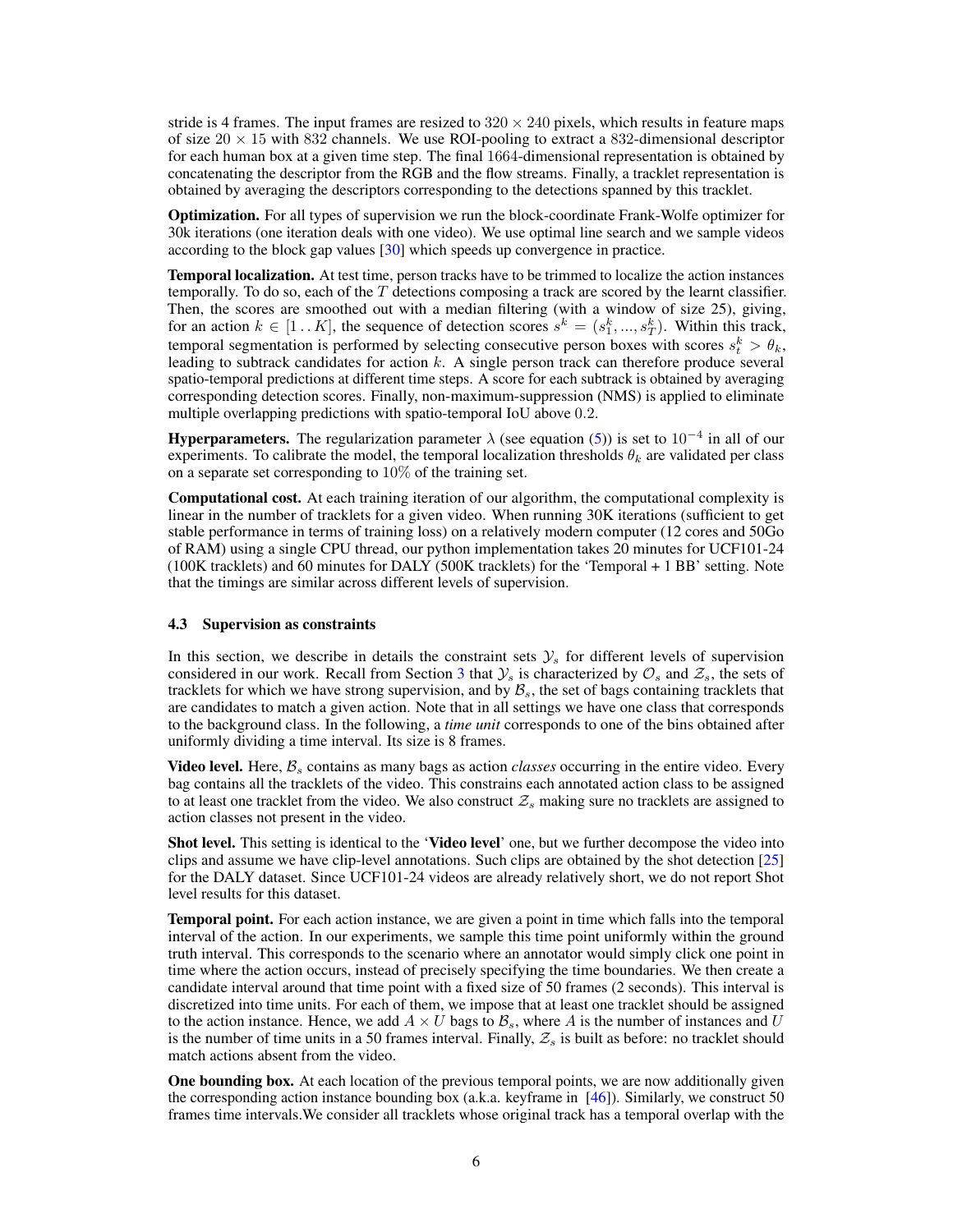annotated frame. Then, we compute the spatial IoU between the bounding box of the track at the time of the annotated frame and the bounding box annotation. If this IoU is less than 0.3 for all possible frames, we then construct  $\mathcal{O}_s$  so that these tracklets are forced to the background class. Otherwise, if the tracklet is inside the 50 frames time interval, we force it to belong to the action class instance with the highest IoU by augmenting  $\mathcal{O}_s$ . Again, for each time unit of the interval, we construct  $\mathcal{B}_s$ such that at least one tracklet matches the action instance.  $\mathcal{Z}_s$  is built as previously.

Temporal bounds. Given temporal boundaries for each action instance, we first add all tracklets that are outside of these ground truth intervals to  $\mathcal{O}_s$  in order to assign them to the background class. Then, we augment  $\mathcal{B}_s$  with one bag per time unit composing the ground truth interval in order to ensure that at least one tracklet is assigned to the corresponding action class at all time in the ground truth interval. The set  $\mathcal{Z}_s$  is constructed as above.

Temporal bounds with bounding boxes. In addition to temporal boundaries of action instances, we are also given a few frames with spatial annotation. This is a standard scenario adopted in DALY [46] and AVA [13]. In our experiments, we report results with one and three bounding boxes per action instance.  $\mathcal{Z}_s$  and  $\mathcal{B}_s$  are constructed as in the 'Temporal bounds only' setting.  $\mathcal{O}_s$  is initialized to assign all tracklets outside of the temporal intervals to the background class. Similarly to the 'One bounding box' scenario, we augment  $\mathcal{O}_s$  in order to force tracklets to belong to either the corresponding action or the background depending on the spatial overlap criterion. However, here an action instance has potentially several annotations, therefore the spatial overlap with the track is defined as the minimum IoU between the corresponding bounding boxes.

Fully supervised. Here, we enforce a hard assignment of all tracklets to action classes based on the ground truth through  $\mathcal{O}_s$ . When a tracklet has a spatial IoU greater than 0.3 with at least one ground truth instance, we assign it to the action instance with the highest IoU. Otherwise, the tracklet is assigned to the background.

Temporal bounds with spatial points. In [27], the authors introduce the idea of working with spatial points instead of bounding boxes for spatial supervision. Following [27], we take the center of each annotated bounding box to simulate the spatial point annotation. Similarly to the 'Fully supervised' setting, we build  $\mathcal{O}_s$  to enforce a hard assignment for all tracklets, but we modify the action-tracklet matching criterion. When tracklet bounding boxes contain all the corresponding annotation points of at least one ground truth instance, we assign the tracklet to the action instance that has the lowest distance between the annotation point and the bounding box center of the tracklet.

#### 4.4 Results and analysis

In this section we present and discuss our experimental results. We evaluate our method on two datasets, UCF101-24 and DALY, for the following supervision levels: video level, temporal point, one bounding box, temporal bounds only, temporal bounds and one bounding box, temporal bounds and three bounding boxes. For UCF101-24, we also report temporal bounds and spatial points [27] and the fully supervised settings (not possible for DALY as the spatial annotation is not dense). We evaluate the additional 'shot-level' supervision setup on DALY. All results are given in Table 1. We compare to the state of the art whenever possible. To the best of our knowledge, previously reported results are not available for all levels of supervision considered in this paper. We also report results for the mixture of different levels and amounts of supervision in Figure 2a. Qualitative results are illustrated in Figure 2b and in the Appendix.

**Comparison to the state of the art.** We compare results to two state-of-the-art methods  $[27, 46]$ that are designed to deal with weak supervision for action localization. Mettes et al. [27] use spatial point annotation instead of bounding boxes. Weinzaepfel et al. [46] compare various levels of spatial supervision (spatial points, few bounding boxes). Temporal boundaries are known in both cases. We also compare our fully supervised approach to recent methods, see Table 2.

UCF101-24 specificity. For UCF101-24, we noticed a significant drop of performance whenever we use an off-the-shelf detector versus a detector pretrained on UCF101-24 bounding boxes. We observe that this is due to two main issues: (i) the quality of images in the UCF101-24 dataset is quite low when compared to DALY which makes the human detection very challenging, and (ii) the bounding boxes have been annotated with a large margin around the person whereas a typical off-the-shelf detector produces tight detections (see Appendix). Addressing the problem (i) is difficult without adaptive finetuning. Concerning (ii), a simple solution adopted in our work is to enlarge person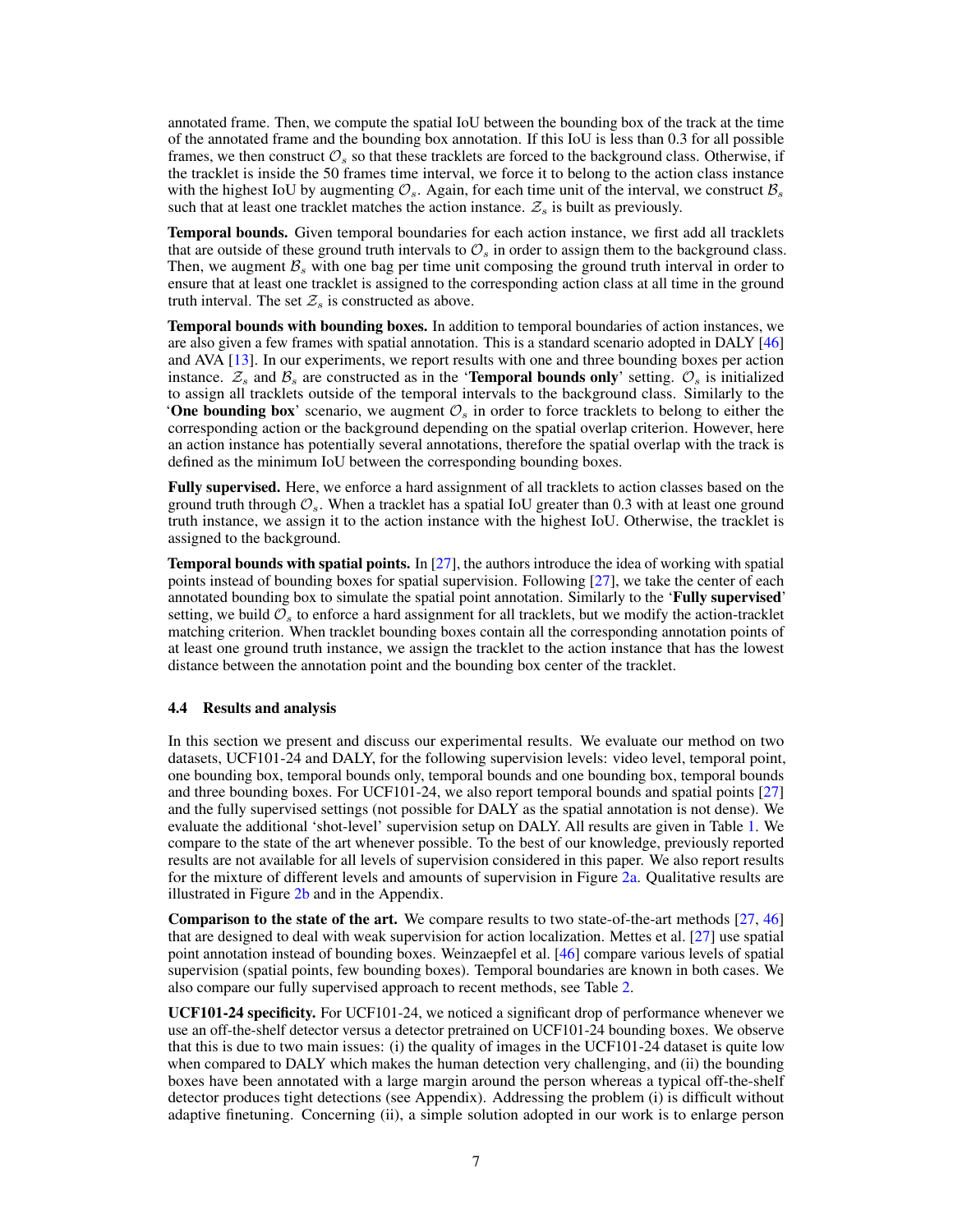| Supervision |      | Video<br>leve! | Shot<br>level | Femporal<br>point | Temporal    | Temporal +<br>spatial points |      | <b>BB</b> | Temp. +<br>BB |      | Temp +<br>3 BBs |      | Fully<br>Supervised |      |        |
|-------------|------|----------------|---------------|-------------------|-------------|------------------------------|------|-----------|---------------|------|-----------------|------|---------------------|------|--------|
| Method      |      | Our            | Jur           | Jur               | Our         | Jur                          | [46  | 27        | Jur           | Our  | [46]            | Jur  | 146                 | Jur  | $[46]$ |
| UCF101-24   | @0.2 | 43.9           | $\sim$        | 45.5              | 47.3 (69.5) | (69.8)<br>49.1               | 57.5 | 34.8      | 66.8          | 70.6 | 57.4            | 74.5 |                     |      | 58.9   |
| (mAP)       | @0.5 | 17.7           | ۰             | 18.7              | 20.1 (38.0) | 19.5(39.5)                   |      |           | 36.9          | 38.6 | ۰               | 43.2 |                     | 50.1 |        |
| DALY        | @0.2 | 7.6            | 12.3          | 26.7              | 31.5(33.4)  | No continuous                |      | 28.1      | 32.5          | 4.5  |                 |      | No full GT          |      |        |
| (mAP)       | @0.5 | 2.3            | 3.9           | 8.1               | 9.8(14.3)   | spatial GT                   |      | 22<br>.   | 13.3          |      | 15.0            |      | available           |      |        |

Table 1: Video mAP for varying levels of supervision.

detections with a single scaling factor (we use  $\sqrt{2}$ ). However, we also observe that the size of boxes depends on action classes (e.g. the bounding boxes for the 'TennisSwing' contains the tennis racket), which is something we cannot capture without more specific information. To better highlight this problem we have included in Table 1 a baseline where we use the detections obtained after finetuning on spatial annotations even when it is normally not possible ('temporal' and 'temporal with spatial points' annotations). The detector is the same as in the 'one bounding box' supervision setup. We report these baselines in parenthesis in Table 1. We can observe that the drop of performance is much higher on UCF101-24 (−22.2% mAP@0.2 for 'temporal') than on DALY (−1.9%), which confirms the hypothesis that the problem actually comes from the tracks rather than from our method.

Results for varying levels of supervision. Results are reported in Table 1. As expected, the performance increases when more supervision is available. On the DALY dataset our method outperforms  $[46]$  by a significant margin  $(+18\%)$ . This highlights the strength of our model in addition to its flexibility. We first note that there is only a 1.0% difference between the 'temporal' and 'temp + 3 keys' levels of supervision. This shows that, with recent accurate human detectors, the spatial supervision is less important. Interestingly, we observe good performance when using one temporal point only (26.7%). This weak information is almost sufficient to match results of the precise 'temporal' supervision (31.5%). The corresponding performance drop is even smaller on the UCF101-24 dataset  $(-1.8\%)$ . This demonstrates the strength of the single 'temporal click' annotation which could be a good and cheap alternative to the precise annotation of temporal boundaries.

On the UCF101-24 dataset, we are always better compared to the state of the art when bounding box annotations are available, e.g.,  $+17.2\%$  in 'temp + 3 keys' setting. This demonstrates the strength of the sparse bounding box supervision which almost matches accuracy of the fully-supervised setup (−1.5%). We note that using only one bounding box already enables good performance (66.8%). Overall, this opens up the possibility to annotate action video datasets much more efficiently at a moderate cost. However, as explained above, we observe a significant drop when removing the spatial supervision. This is mainly due to the fact that  $[46]$  are using more robust tracks obtained by a sophisticated combination of detections and an instance specific tracker. This is shown in Table 1 of the Appendix where we run our approach with tracks of  $[46]$ . We obtain better results than  $[46]$  in all cases and a video level mAP of 53.1%. 'Video level' is reported in [26]. Compared to their approach, which is specifically designed for this supervision, we achieve better performance on UCF101-24  $(43.9\% (53.1\% with tracks from [46]) vs. 37.4\%).$ 

Comparison to fully supervised baselines. Table 2 reports additional baselines in the fully supervised setting for the UCF101- 24 dataset. Note that, even if not the main focus of our work, our performance in the fully-supervised settings is on par with many recent approaches, e.g. the recent work [18] which reports a mAP@0.5 of  $49.2\%$  on UCF101-24 (versus our  $50.1\%$ ). This shows again that our model is not only designed for weak supervision, and thus can be used to fairly compare all levels of supervision. However, we are still below the current state of the art [13] on UCF101-24 with full supervision, which reports a mAP@0.5 of  $59.9\%$  on UCF101-24 (versus our  $50.1\%$ ). This can be explained by the fact that we are only learning a linear model for I3D features, whereas [13] train a non-linear classifier for the same features.

| Video mAP           | @0.2 | <b>@0.5</b> |
|---------------------|------|-------------|
| [46]                | 58.9 |             |
| Peng w/ MR $[31]$   |      | 35.9        |
| Singh et al. $[37]$ | 73.5 | 46.3        |
| <b>ACT</b> [18]     | 76.5 | 49.2        |
| <b>AVA</b> [13]     |      | 59.9        |
| Our method          | 76.0 | 50.1        |
|                     |      |             |

Table 2: Comparison of fully supervised methods on UCF101-24.

Investigating how to build flexible deep (i.e. non-linear) models that can handle varying level of supervision is therefore an interesting avenue for future work.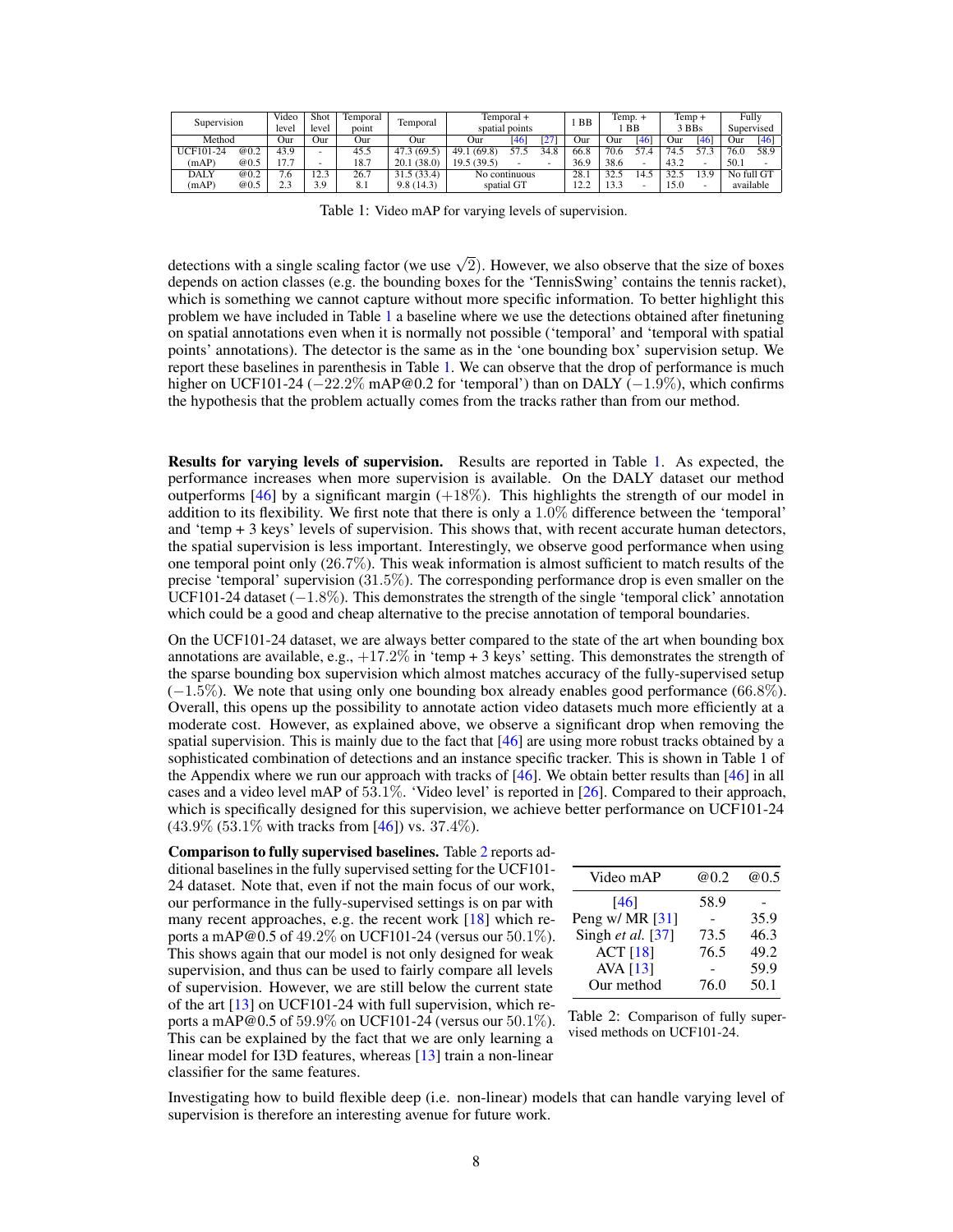

Figure 2: Left. Mixing levels of supervision on the DALY dataset. Right. Predictions for the light green ground truth instance for various levels of supervision. We display the highest scoring detection in each case. When training with only 'shot-level' annotation it is hard for the method to discover precise boundaries of actions, as 'Playing Harmonica' could also consist in someone holding an harmonica. Annotating with a temporal point is sufficient to better detect the instance. Training with precise temporal boundaries further improves performance.

**Mixing levels of supervision.** To further demonstrate the flexibility of our approach, we conduct an experiment where we mix different levels of supervision in order to improve the results. We consider the weakest form of supervision, i.e. the 'video-level' annotation and report results on the DALY dataset. The experimental setup consists in constructing a training dataset with a portion of videos that have weak supervision (either 'video-level' or 'temporal point') and another set with stronger supervision (temporal bounds and 3 bounding boxes). We vary the portions of videos with stronger supervision available at the training time (the rest having weak labeling), and we evaluate mAP $@0.2$ on the test set. We report results in Figure 2a. Tracks are obtained using the off-the-shelf person detector. With only 20 supervised videos (around 5% of the training data) and 'video level' labels for remaining videos, the performance goes from 7.6 to 18.2. We are on par with the performance in the fully supervised setting when using only 40% of the fully annotated data. This performance is reached even sooner when using 'Temporal point' weak labeling (with only 20% of fully annotated videos). This strongly encourages the use of methods with the mixed levels of supervision for action localization.

# 5 Conclusion

This paper presents a weakly-supervised method for spatio-temporal action localization which aims to reduce the annotation cost associated with fully-supervised learning. We propose a unifying framework that can handle and combine varying types of less-demanding weak supervision. The key observations are that (i) dense spatial annotation is not always needed due to the recent advances of human detection and tracking, (ii) the performance of 'temporal point' supervision indicates that only annotating an action with a 'click' is very promising to decrease the annotation cost at a moderate performance drop, and (iii) mixing levels of supervision (see Figure 2a) is a powerful approach for reducing annotation efforts.

## Acknowledgements

We thank Rémi Leblond for his thoughtful comments and help with the paper. This work was supported in part by ERC grants ACTIVIA and ALLEGRO, the MSR-Inria joint lab, the Louis Vuitton ENS Chair on Artificial Intelligence, an Amazon academic research award, the Intel gift and the DGA project DRAAF.

#### References

- [1] Jean-Baptiste Alayrac, Piotr Bojanowski, Nishant Agrawal, Ivan Laptev, Josef Sivic, and Simon Lacoste Julien. Unsupervised learning from narrated instruction videos. In *CVPR*, 2016. 3
- [2] Pablo Arbeláez, Jordi Pont-Tuset, Jonathan T. Barron, Ferran Marques, and Jitendra Malik. Multiscale combinatorial grouping. In *CVPR*, 2014. 2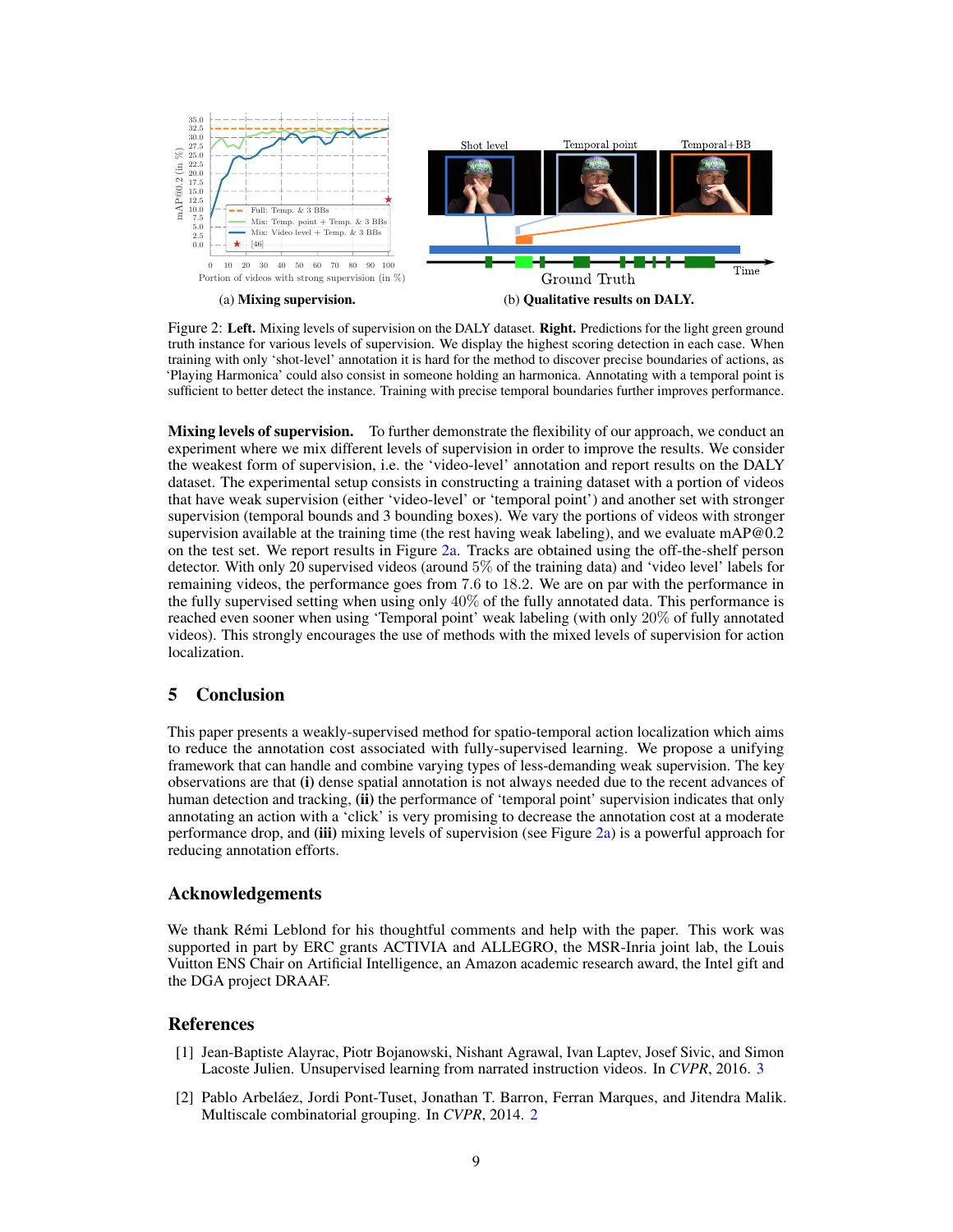- [3] Francis Bach and Zaïd Harchaoui. DIFFRAC: A discriminative and flexible framework for clustering. In *NIPS*, 2007. 3, 4
- [4] Piotr Bojanowski, Francis Bach, Ivan Laptev, Jean Ponce, Cordelia Schmid, and Josef Sivic. Finding actors and actions in movies. In *ICCV*, 2013. 2, 3, 4
- [5] Piotr Bojanowski, Rémi Lajugie, Francis Bach, Ivan Laptev, Jean Ponce, Cordelia Schmid, and Josef Sivic. Weakly supervised action labeling in videos under ordering constraints. In *ECCV*, 2014. 2, 5
- [6] João Carreira and Andrew Zisserman. Quo vadis, action recognition? A new model and the Kinetics dataset. In *CVPR*, 2017. 2, 5
- [7] Wei Chen and Jason J. Corso. Action Detection by implicit intentional Motion Clustering. In *ICCV*, 2015. 2
- [8] Olivier Duchenne, Ivan Laptev, Josef Sivic, Francis Bach, and Jean Ponce. Automatic annotation of human actions in video. In *CVPR*, 2009. 2
- [9] Marguerite Frank and Philip Wolfe. An algorithm for quadratic programming. In *Naval Research Logistics Quarterly*, 1956. 3, 5
- [10] Ross Girshick, Ilija Radosavovic, Georgia Gkioxari, Piotr Dollár, and Kaiming He. Detectron. <https://github.com/facebookresearch/detectron>, 2018. 2, 5
- [11] Georgia Gkioxari and Jitendra Malik. Finding action tubes. In *CVPR*, 2015. 1, 2
- [12] Alex Gorban, Haroon Idrees, Yu-Gang Jiang, Amir R. Roshan Zamir, Ivan Laptev, Mubarak Shah, and Rahul Sukthankar. THUMOS challenge: Action recognition with a large number of classes. <http://www.thumos.info/>, 2015. 5
- [13] Chunhui Gu, Chen Sun, Sudheendra Vijayanarasimhan, Caroline Pantofaru, David A Ross, George Toderici, Yeqing Li, Susanna Ricco, Rahul Sukthankar, Cordelia Schmid, et al. AVA: A video dataset of spatio-temporally localized atomic visual actions. In *CVPR*, 2018. 1, 2, 7, 8
- [14] Kaiming He, Xiangyu Zhang, Shaoqing Ren, and Jian Sun. Deep residual learning for image recognition. In *CVPR*, 2016. 5
- [15] Rui Hou, Chen Chen, and Mubarak Shah. Tube convolutional neural network (T-CNN) for action detection in videos. In *ICCV*, 2017. 2
- [16] De-An Huang, Li Fei-Fei, and Juan Carlos Niebles. Connectionist Temporal Modeling for Weakly Supervised Action Labeling. In *ECCV*, 2016. 2
- [17] Armand Joulin, Francis Bach, and Jean Ponce. Discriminative clustering for image cosegmentation. In *CVPR*, 2010. 3
- [18] Vicky Kalogeiton, Philippe Weinzaepfel, Vittorio Ferrari, and Cordelia Schmid. Action tubelet detector for spatio-temporal action localization. In *ICCV*, 2017. 1, 2, 5, 8
- [19] Will Kay, João Carreira, Karen Simonyan, Brian Zhang, Chloe Hillier, Sudheendra Vijayanarasimhan, Fabio Viola, Tim Green, Trevor Back, Paul Natsev, et al. The kinetics human action video dataset. In *CoRR*, 2017. 5
- [20] Yan Ke, Rahul Sukthankar, and Martial Hebert. Efficient visual event detection using volumetric features. In *ICCV*, 2005. 2
- [21] S. Lacoste-Julien, M. Jaggi, M. Schmidt, and P. Pletscher. Block-coordinate Frank-Wolfe optimization for structural SVMs. In *ICML*, 2013. 3, 5
- [22] Ivan Laptev and Patrick Pérez. Retrieving actions in movies. In *ICCV*, 2007. 2
- [23] Tsung-Yi Lin, Michael Maire, Serge Belongie, James Hays, Pietro Perona, Deva Ramanan, Piotr Dollár, and C Lawrence Zitnick. Microsoft coco: Common objects in context. In *ECCV*, 2014. 5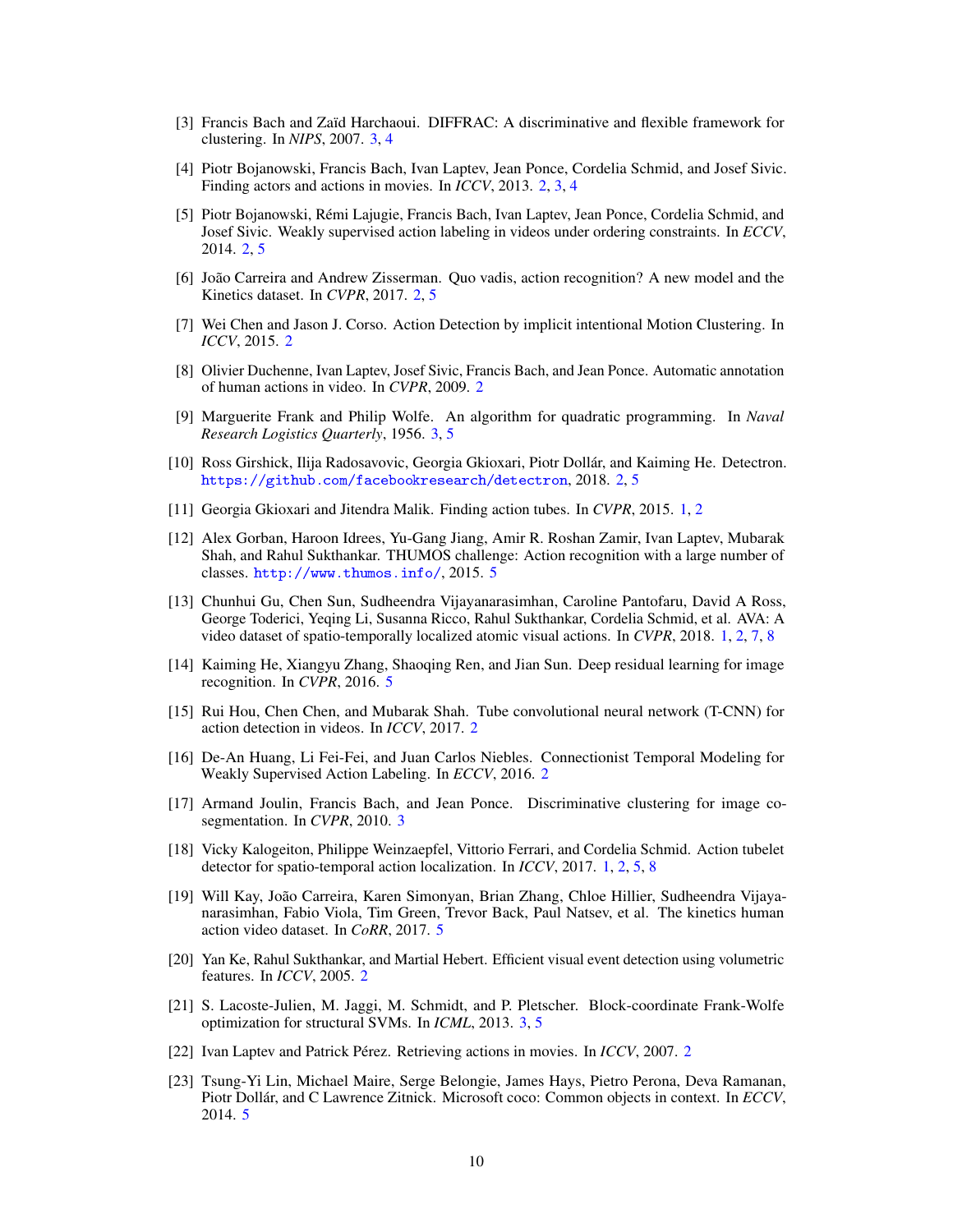- [24] Bruce D Lucas, Takeo Kanade, et al. An iterative image registration technique with an application to stereo vision. In *IJCAI*, 1981. 5
- [25] Johan Mathe. Shotdetect. <https://github.com/johmathe/Shotdetect>, 2012. 6
- [26] Pascal Mettes, Cees G. M. Snoek, and Shih-Fu Chang. Localizing actions from video labels and pseudo-annotations. In *BMVC*, 2017. 2, 8
- [27] Pascal Mettes, Jan C. van Gemert, and Cees G. M. Snoek. Spot on: action localization from pointly-supervised proposals. In *ECCV*, 2016. 1, 3, 7, 8
- [28] Antoine Miech, Jean-Baptiste Alayrac, Piotr Bojanowski, Ivan Laptev, and Josef Sivic. Learning from video and text via large-scale discriminative clustering. In *ICCV*, 2017. 3, 5
- [29] Dan Oneata, Jérôme Revaud, Jakob Verbeek, and Cordelia Schmid. Spatio-temporal object detection proposals. In *ECCV*, 2014. 2
- [30] Anton Osokin, Jean-Baptiste Alayrac, Isabella Lukasewitz, Puneet K. Dokania, and Simon Lacoste-Julien. Minding the gaps for block Frank-Wolfe optimization of structured SVMs. In *ICML*, 2016. 6
- [31] Xiaojiang Peng and Cordelia Schmid. Multi-region two-stream R-CNN for action detection. In *ECCV*, 2016. 1, 2, 8
- [32] Shaoqing Ren, Kaiming He, Ross Girshick, and Jian Sun. Faster R-CNN: Towards real-time object detection with region proposal networks. In *NIPS*, 2015. 5
- [33] Alexander Richard, Hilde Kuehne, and Juergen Gall. Weakly supervised action learning with rnn based fine-to-coarse modeling. In *CVPR*, 2017. 2
- [34] Olga Russakovsky, Jia Deng, Hao Su, Jonathan Krause, Sanjeev Satheesh, Sean Ma, Zhiheng Huang, Andrej Karpathy, Aditya Khosla, Michael Bernstein, Alexander C. Berg, and Li Fei-Fei. ImageNet large scale visual recognition challenge. In *IJCV*, 2015. 5
- [35] Suman Saha, Gurkirt Singh, and Fabio Cuzzolin. Amtnet: Action-micro-tube regression by end-to-end trainable deep architecture. In *ICCV*, 2017. 2
- [36] Suman Saha, Gurkirt Singh, Michael Sapienza, Philip HS Torr, and Fabio Cuzzolin. Deep learning for detecting multiple space-time action tubes in videos. In *BMVC*, 2016. 1, 2, 5
- [37] Gurkirt Singh, Suman Saha, Michael Sapienza, Philip Torr, and Fabio Cuzzolin. Online real time multiple spatiotemporal action localisation and prediction. In *ICCV*, 2017. 1, 2, 5, 8
- [38] Krishna Kumar Singh and Yong Jae Lee. Hide-and-Seek: Forcing a Network to be Meticulous for Weakly-supervised Object and Action Localization. In *ICCV*, 2017. 2
- [39] Parthipan Siva and Tao Xiang. Weakly Supervised Action Detection. In *BMVC*, 2011. 2
- [40] Khurram Soomro and Mubarak Shah. Unsupervised action discovery and localization in videos. In *ICCV*, 2017. 2
- [41] Khurram Soomro, Amir Roshan Zamir, and Mubarak Shah. UCF101: A dataset of 101 human actions classes from videos in the wild. In *CoRR*, 2012. 5
- [42] Jasper RR Uijlings, Koen EA Van De Sande, Theo Gevers, and Arnold WM Smeulders. Selective search for object recognition. In *IJCV*, 2013. 2
- [43] Jan C. van Gemert, Mihir Jain, Elia Gati, and Cees G. M. Snoek. APT: Action localization proposals from dense trajectories. In *BMVC*, 2015. 2
- [44] Limin Wang, Yuanjun Xiong, Dahua Lin, and Luc Van Gool. UntrimmedNets for Weakly Supervised Action Recognition and Detection. In *CVPR*, 2017. 2
- [45] Philippe Weinzaepfel, Zaid Harchaoui, and Cordelia Schmid. Learning to track for spatiotemporal action localization. In *ICCV*, 2015. 1, 2